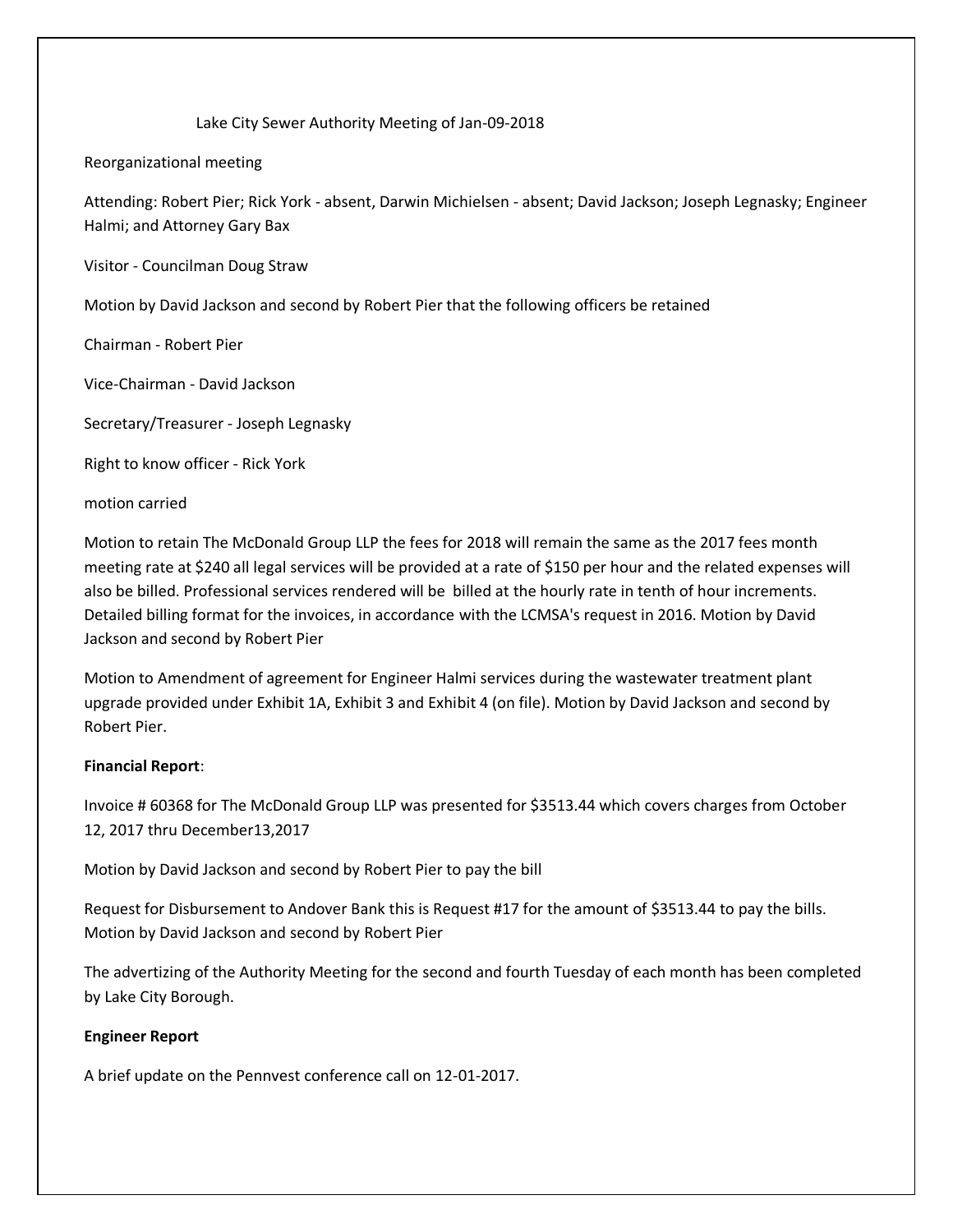A submittal for additional funds on the Waste Water project was submitted and will be reviewed by PennVest on 1-31-2018, with a projected closing on the loan on April 10,2018.

Reviewed contract 2017-3 for C.W. Beal and was signed off by the authority

A payment request was presented for Konzol Construction for payment bond and performance bond on contract 2017-1. This was discussed in length and based on the contract was not presented according to the terms of the contract, also requesting a notarization and signatures by the contractor and engineer which will be completed and presented at the next meeting.

Discussion was held on the Office Building and a proposal was presented by Rick York (authority member) we also discussed the refurburinshing of the current office to bring it up to standard. Additional discussion will continue at the next meeting.

Deiss & Halmi Engineering fee schedule for 2018 is as follows:

Principal Engineer - \$110/hr

Project Engineer - \$95.00/hr

Engineering Staff - \$75/hr

Engineering Technician - \$65/hr

Drafting/Cad - \$65/hr

Survey Crew - \$160/hr this is a two person crew with electronic station

Secreterial/Word Processing - \$35/hr

Mileage - per IRS standards

Copies as required and by size

## **Attorney Bax**:

Gary Bax presented an agenda to be followed for this meeting .

Reviewed per Engineer Halmi's request the Konzol Construction payment Bond and Performance Bond.

Reviewed per Engineer Halmi's request the Konzol Construction's Certificate of Liability Insurance for coverage of commercial general liability coverage and workers compensation coverage all was appropriate and in order.

Responded to Engineer Halmi on inquiry regarding to the execution of construction contracts by LCMSA officers in light of the bid acceptance.